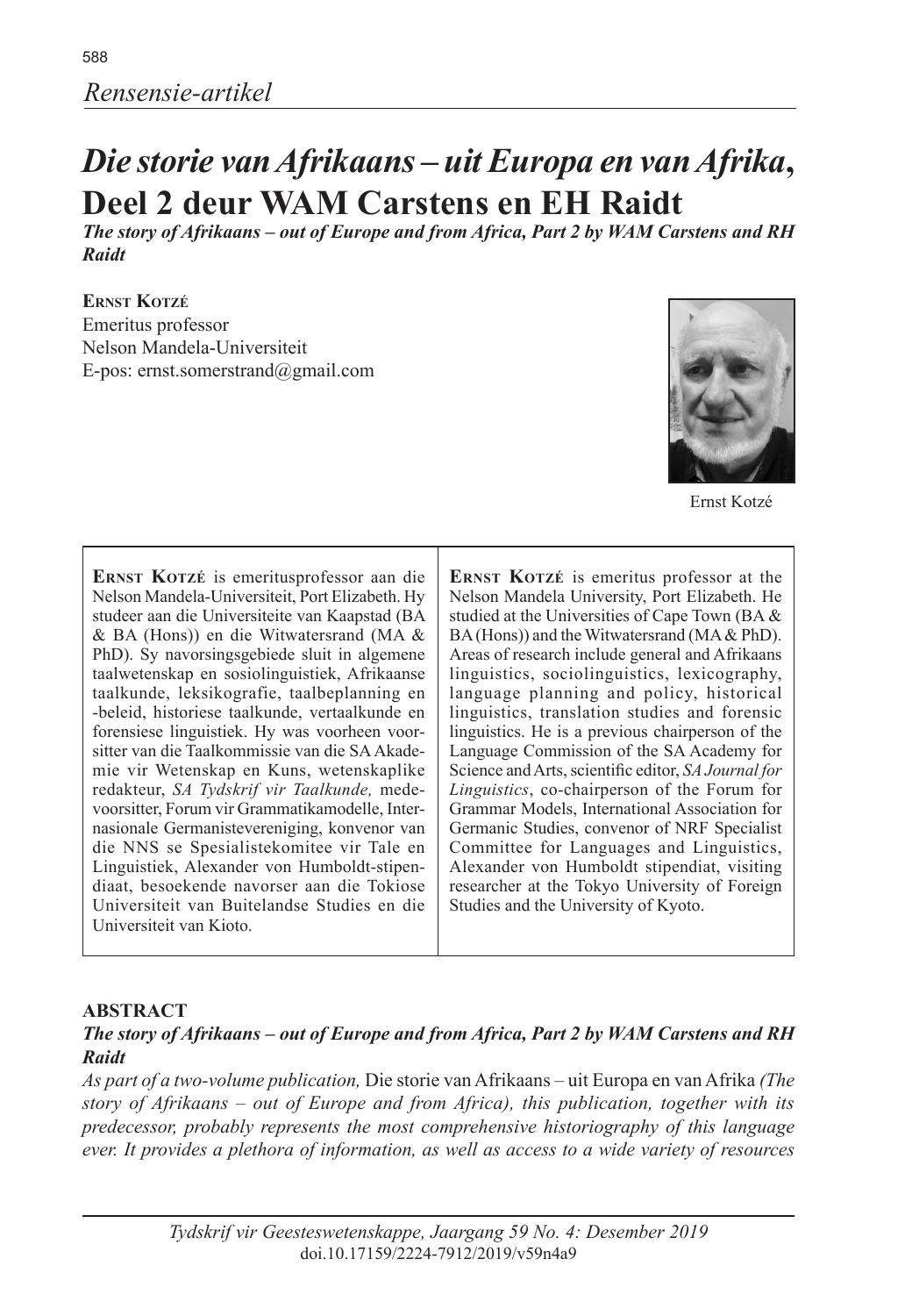*about Afrikaans. This article links on to Jac Conradie's thorough review of Part 1 (chapters 1-11) in* Litnet*, and takes cognisance of a general review on the language political aspects of the publication as a whole by Joan Hambidge in* Rapport*, but concentrates on the content of Part 2 (chapters 12-24).*

*The authors approach the publication under discussion from a number of different perspectives: (1) linguistic, with reference to the nature of language and the development of linguistics as a science, (2) geolinguistic, in providing an overview of the distribution of languages across the world, indicating where Afrikaans fits in, (3) historical-linguistic, in which the "stirps" of Afrikaans within the genealogical classification of languages are traced, and (4) socio-historical, in which history serves as a framework for an understanding of the way Afrikaans came into being as a language of/in this country.*

*The point of departure is the premiss that a form of the Dutch dialect of South Holland was brought to the Cape in the 17th century and formed the basis of what eventually became Afrikaans. Within the theoretical framework of language change, a variety of theories are discussed, on the basis of empirical data.*

*In chapter 12 the prehistory of the native soil of Afrikaans is described. A multi-faceted approach is in evidence here, in which a threefold distinction is made between the paleontological history of the subcontinent, the cultural-historical history of the region, and the specifically linguistic and socio-historical development of Afrikaans.*

*The next chapter chiefly deals with the language conditions in the 17th and the 18th centuries at the Cape, showing how the interaction between social, economic, cultural and political circumstances, on the one hand, and the increasing multilingualism, on the other, determined the evolution of the Cape Dutch lingua franca. The next two chapters describe how Afrikaans spread across the interior of the country and further afield, became increasingly diversified, developed from a vernacular to a cultural language, and, inter alia resulting from political factors, such as British colonialism, became a nationalistic marker of identity and a stimulus for the awakening of Afrikaner nationalism. This would eventually result in the Anglo Boer War, which in various respects represents a turning point in history and a division between (and at the same time a transition between) two language movements.* 

*A whole chapter (16) is dedicated to the role of these movements as a process of language sensitisation (in both the 19th and the 20th centuries) in pursuit of the recognition in 1925 of Afrikaans as official language, the subject of the next three chapters. The need for the acquisition of higher functions was the next step, functions such as language of education at all levels, the church, the Bible, the judicature, parliament and politics, the Public Service, economy, advertising, the media, labour, culture and recreation, literature and other forms of art, science and technology. A natural corollary was the standardisation of terminology and appropriate norms of usage for various registers, as in the case of established official languages.*

*Chapter 20 covers the political direction followed during the post-1948 period by the Nationalist Party, and especially the disastrous results regarding the use of Afrikaans as medium for the application of apartheid. This is contrasted by the fortunes of the language (including the loss of functions) in the political dispensation after 1994, and exposes the baseless idealism of multilingualism as guiding principle in the early days. Initially, there were some reason for optimism in this regard, such as the language provisions of the 1996 Constitution, the establishment (in terms of the Constitution) of PanSALB and other structures, and the National Language Plan and Language Act. The authors indicate how the lack of political will and support to implement multilingualism represented (and still represents) a root cause of the disturbing decline of the role of Afrikaans in society, also in the Afrikaans language community.*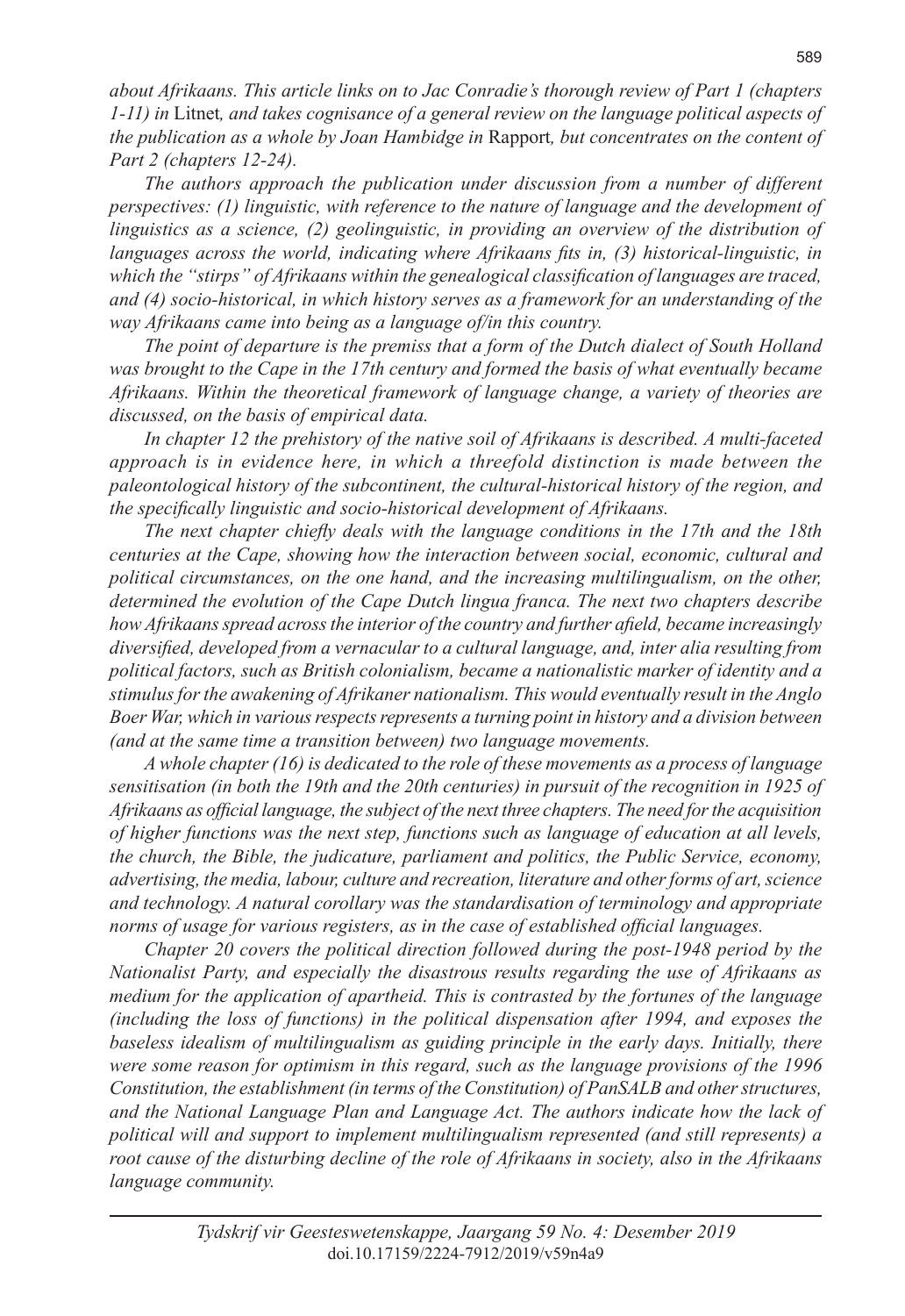*In chapter 22, the authors provide a compendium on South Africa in order to report as comprehensively as possible on the linguistic and ethnic demography of the country, as well as a host of other factors, positive and negative. A number of facts and perceptions on the role of Afrikaans and speakers of Afrikaans are mentioned as a basis of discussion on "the case for Afrikaans". This then leads to a reflection on the division of the South African society on the basis of race, and especially on the division between the brown and white speakers of Afrikaans. In particular, mention is made of the founding of the* Afrikaanse Taalraad *(Afrikaans Language Board) in 2008, which resolutely pursues reconciliation and inclusivity, and embodies these principles in its composition and modus operandi.*

*The penultimate chapter consists of a selection of significant themes regarding Afrikaans and politics, with a view to what lies ahead in the 21st century, while the last chapter presents a "wider view" of the history of the language, in which the part played by brown and black speakers in the many components of community life in South Africa is highlighted, not only in the documented history of events, but also in the more recent past.*

*While a number of editorial corrections could be (and are) pointed out in the article, the work clearly represents an apogee in the documentation of the weal and woe of Afrikaans over the many decades of its existence in this country. The book reflects the complex nature of language issues in the country, not only by exposing the historical dimension by way of new perspectives, but also by means of an informed evaluation of the current situation and the challenges facing the language and its speakers. The structuring of the contents within each chapter forms a solid framework of presentation, and includes a variety of different (and supplementary) viewpoints on the topic to be subsequently discussed. One of the major gains*  is the inclusion of primary data which would have been difficult to come by for the general *reader, and particularly the impressive range of source references (also by utilising the internet). This is indeed a treasurehouse of information about the vicissitudes and fate of Afrikaans as a significant Germanic language of Africa.*

- **KEY CONCEPTS:** Afrikaans, Anglicisation, Anglo-Boer War, apartheid, British colonisation, Dutch, Dutch East India Company, historical linguistics, Khoi languages, language and race, language functions, language history, languages in contact, official status, reconciliation, slavery, social history, South Africa, standardisation, The Great Trek
- **TREFWOORDE:** Afrikaans, ampstatus, Anglo-Boereoorlog, apartheid, Britse kolonisering, Die Groot Trek, historiese taalkunde, Khoi-tale, Nederlands, slawerny, sosiale geskiedenis, standaardisering, Suid-Afrika, taal en ras, taalfunksies, taalgeskiedenis, taalkontak, Vereenigde Oostindische Compagnie, verengelsing, versoening

#### **OPSOMMING**

As tweede boekdeel van 'n geskiedenis van Afrikaans verteenwoordig hierdie publikasie die Afrika-komponent van 'n omvattende beskrywing, waarvan die Europese herkoms in die eerste deel gedek word. Met inagneming van die tydperk waarin die eerste bewoners van die subkontinent hier woonagtig was, word die tydlyn dan vanaf die middel van die 17<sup>de</sup> eeu getrek, toe 'n Suid-Hollandse vorm van Nederlands as kerndialek aan die Kaap geënt is, en oor die volgende eeu en 'n half blootgestel is aan, en beïnvloed is deur, sprekers van talle ander tale. Die taalkonflik wat ontstaan het vanaf die oorname van die Kaap deur die Britse Ryk, en 'n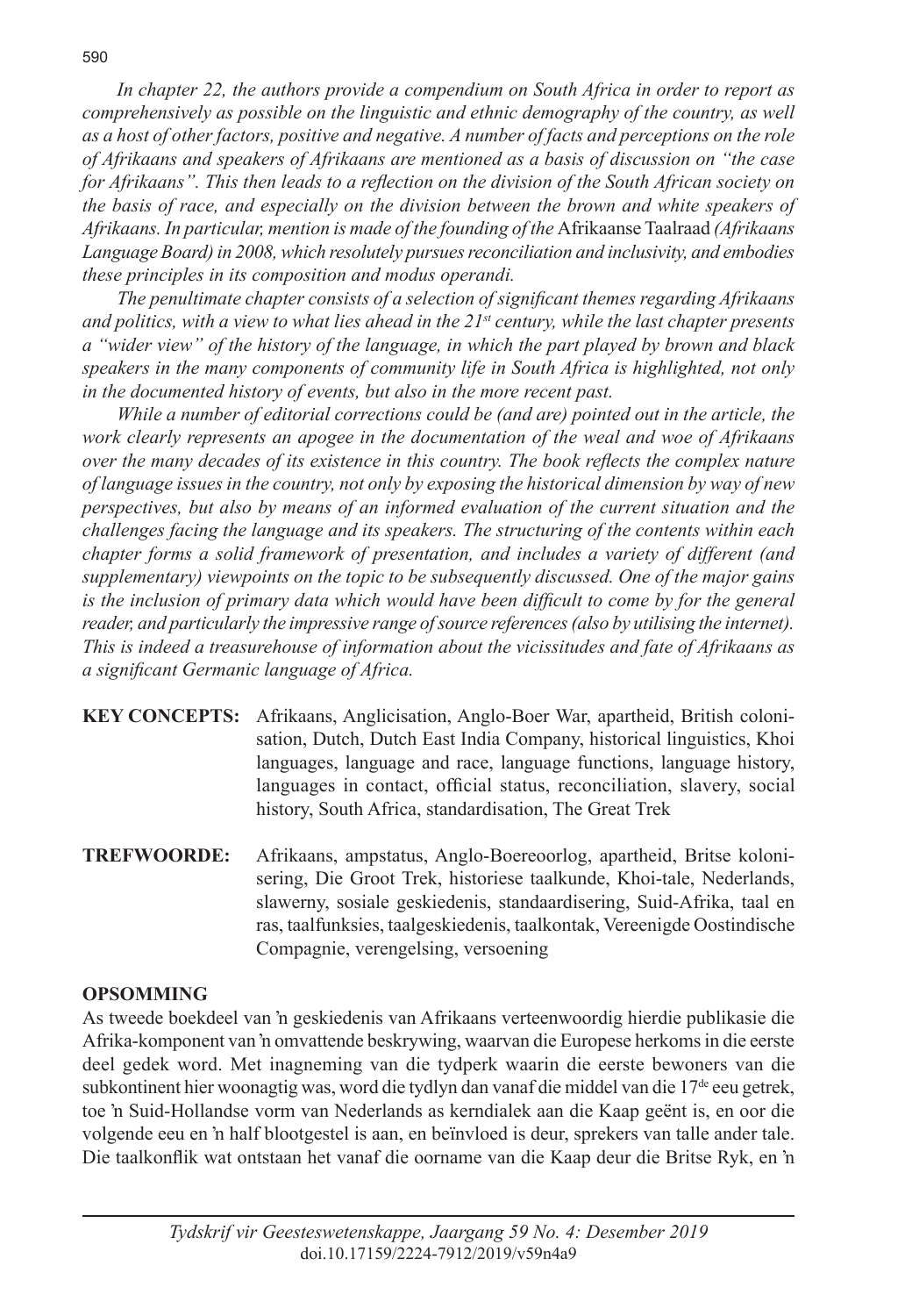taalgebaseerde nasionalisme tot gevolg gehad het, word aan die hand van sosiopolitieke gebeure beskryf. Hiervan was die tweede Anglo-Boereoorlog teen die eeuwending, wat saamval met 'n skeiding en oorgang tussen twee taalbewegings, ook 'n keerpunt. 'n Stryd om erkenning, aanvanklik op die rug van Nederlands, het uiteindelik gelei tot die verampteliking en standaardisering van Afrikaans. Die wisselwerking tussen Afrikaans en die politiek word in hoofstuk 20 beskryf, wat die periode tussen 1948 en 1994 dek, 'n tydperk wat gelei het tot polarisasie tussen sprekers van Afrikaans van verskillende kleure. In die beoordeling van die agteruitgang van Afrikaans as taal van hoër funksies in die post-1994-periode wys die outeurs op die kompleksiteit van feite en persepsies wat daarmee gepaard gegaan het, en hoe versoening tussen voorheen vervreemde Afrikaanstaliges tot stand gekom het (en kom). Ten slotte word 'n Janusblik gewerp op sowel die verlede (waarin die rol van alle sprekers van Afrikaans in geskiedskrywing en aktuele gebeure erken word) as die toekoms, met inagneming van wat noodsaaklik is vir die sinvolle voortbestaan van die taal.

# **1. INLEIDING**

*Die storie van Afrikaans, Deel 1*, wat in 2017 verskyn het, vorm saam met Deel 2, wat vanjaar die lig gesien het, 'n tweeluik wat as die mees omvattende historiografie van Afrikaans ooit beskryf kan word. Behalwe die magdom inligting wat hierin opgesluit is, dien hierdie publikasie ook as 'n toegangsroete na 'n wye verskeidenheid bronne oor Afrikaans wat 'n biblioteek oor die onderwerp sou kon vul. Die titel herinner 'n mens onwillekeurig aan die inleiding tot die Middelnederlandse legende *Karel ende Elegast*, "Fraaye historie ende al waer, machic u tellen, hoort ernaer", met die verskil dat hier nie net sprake is van 'n storie nie, maar dat alles wat waar is, inderdaad vertel word. Dit is dan die geskiedenis van twee kontinente en een taal, wat uit bestanddele van oor die wêreld heen gedistilleer is. Terwyl die subtitel by beide dele, "uit Europa en van Afrika", die breë aanslag aandui, verwoord die onderskeie binnebladsubtitels die pertinente fokus van elk – by Deel 1 "Die Europese geskiedenis van Afrikaans", en by Deel 2 "Die Afrikageskiedenis van Afrikaans".

# **2. AGTERGROND – DEEL 1**

Oor Deel 1 het daar reeds 'n resensie van Jac Conradie verskyn (2018), en op 6 Oktober vanjaar het Joan Hambidge (2019) uitgebreid oor taalpolitieke aspekte van beide dele in *Rapport* se boekeblad berig. Dus sal die inhoud van Deel 2 primêr aan bod kom in hierdie bespreking, met tersaaklike verwysings na Deel 1 (en die bestaande resensies) waar nodig geag.

Conradie wys in sy resensie daarop dat Deel 1 'n omstandige uitbreiding is van EH Raidt se *Afrikaans en sy Europese verlede*, 'n baanbrekerswerk wat oor die jare bekendheid by taalstudente verwerf het. Dit het ook as basis gedien vir die eerste Duitse taalwetenskaplike boek oor die onderwerp, *Einführung in Geschichte und Struktur des Afrikaans*, wat sy in 1983 gepubliseer het. In die werk onder bespreking benader die outeurs die "storie van Afrikaans Deel 1" vanuit 'n aantal verskillende perspektiewe: taalwetenskaplik, met verwysing na die aard van taal (ook die ontwikkeling van die taalkunde as wetenskap); geolinguisties, waardeur 'n oorsig gegee word van die verspreiding van tale oor die wêreld en hoe Afrikaans daarby inpas; histories-taalkundig, waardeur die "bloedlyne" van Afrikaans binne die genealogiese klassifikasie van tale nagespeur word; en sosiohistories, in die wydste sin van die woord, waardeur die geskiedenis as raamwerk dien om tot 'n begrip te kom van die wyse waarop Afrikaans as taal van/in hierdie land tot stand gekom het.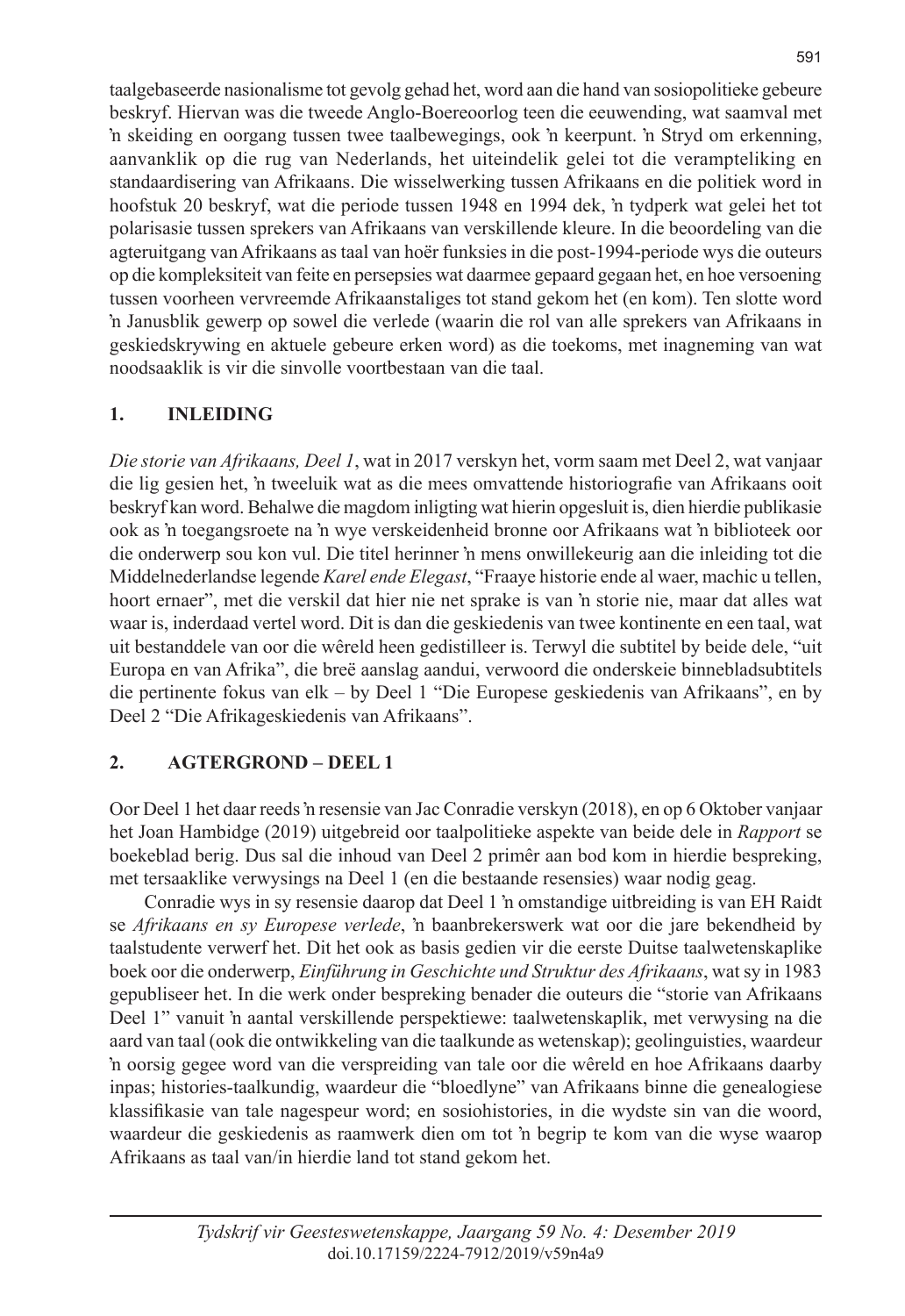Die vertrekpunt is die gegewe dat 'n vorm van Suid-Hollands in die 17<sup>de</sup> eeu na die Kaap gebring is en die basis gevorm het van wat uiteindelik Afrikaans sou word. Daarom word hierdie band met Nederland (en Nederlands) in besonderhede toegelig in die laaste twee hoofstukke (10 en 11). Die beskrywing bestryk sowel (a) die eksterne geskiedenis van dié twee tale in die onderskeie geografiese kontekste waarin elk gebruik is/word, as (b) die interne verskille en ooreenkomste op taalkundige vlak. Die teoretiese raamwerk van taalverandering word aan die orde gestel, en daar word verslag gedoen van 'n wye verskeidenheid teorieë, aan die hand van empiriese data, oor hoe dit gebeur het dat die taalvorm wat as Afrikaans bekend sou staan, uiteindelik in so 'n mate afgewyk het van die dialektiese en maritieme Nederlands van die 17<sup>de</sup> eeu.

# **3. STRUKTUUR**

Omdat die twee boekdele as 'n eenheid gehanteer word, begin Deel 2 met hoofstuk 12, en beslaan dit 'n totaal van 13 hoofstukke. Kwantitatief is die inhoud van Deel 2 (1 175 bladsye) egter beduidend groter as Deel 1 (637 bladsye), onder andere deurdat die eindnote, bibliografie en register gesamentlik meer as 300 bladsye in beslag neem. 'n Interessante byvoeging is 'n Nawoord in die formaat van 'n onderhoud, waarin die outeurs in gesprek tree met 'n fiktiewe leser en enkele verbeelde vrae oor die publikasie beantwoord.

# **4. INHOUD**

Soos in Deel 1, word die hoofteks voorafgegaan deur 'n aantal nuttige kleurkaarte (15) om 'n visuele dimensie te gee aan die geografiese komponent van die bespreking. Daar word in veel groter mate as in die eerste deel gebruik gemaak van grafiese materiaal, soos foto's, voorblaaie van boeke, afdrukke van skilderye en gedrukte tekste, sketse, logo's, kaarte en statistiektabelle. 'n Mens kry die indruk dat die hoeveelheid beskikbare data dalk te veel begin raak het, maar as te belangrik beskou is om weg te laat, met die gevolg dat heelwat van die grafiese materiaal in so 'n mate verklein is dat dit onleesbaar word – dit geld veral tekste (byvoorbeeld op bll. 239, 316 en 413). Die besonder klein font van groot teksgedeeltes, bv. die eindnote, wat in 'n veel leesbaarder grootte in Deel 1 voorkom, maak die aanbod ongelukkig minder toeganklik, en kan daartoe lei dat die leser geneë sal wees om sulke gedeeltes oor te slaan.

Hoofstuk 12 begin dan met 'n beskrywing van die voorgeskiedenis van die geboortegrond van Afrikaans. Die veelfasettige benadering tot die tema van die boek word ook hier duidelik, naamlik dat daar onderskei word tussen die paleontologiese geskiedenis van die subkontinent, die kultuurhistoriese geskiedenis van die streek en die spesifiek taal- en sosiohistoriese ontwikkeling van Afrikaans. Dit bring mee dat die tydlyn aan die einde van die hoofstuk (in 'n nuttige tabelformaat, wat telkens aan die einde van die eerste vyf hoofstukke voorkom) begin by 12 700 miljoen jaar (!) gelede, die geskatte begin van die heelal, en die fokus stapsgewys vernou om uiteindelik by 1652 aan die Kaap te eindig. Op hierdie punt is die klem dan pertinent op die sosiohistoriese komponent van die vertelling.

Die volgende hoofstuk handel hoofsaaklik oor die taaltoestande in die 17<sup>de</sup> en die 18<sup>de</sup> eeu aan die Kaap, waarby die maatskaplike, ekonomiese, kulturele en politieke omstandighede van die tyd aan die beurt kom, om aan te toon hoe die interaksie tussen dié faktore en die steeds toenemende meertaligheid die ontwikkelingsgang van die Kaaps-Hollandse lingua franca bepaal het. Dit word gevolg deur 'n uitgebreide bespreking, wat oor twee hoofstukke strek, van "'n eeu van woeling en stryd", waarin Afrikaans oor die land heen (en verder) versprei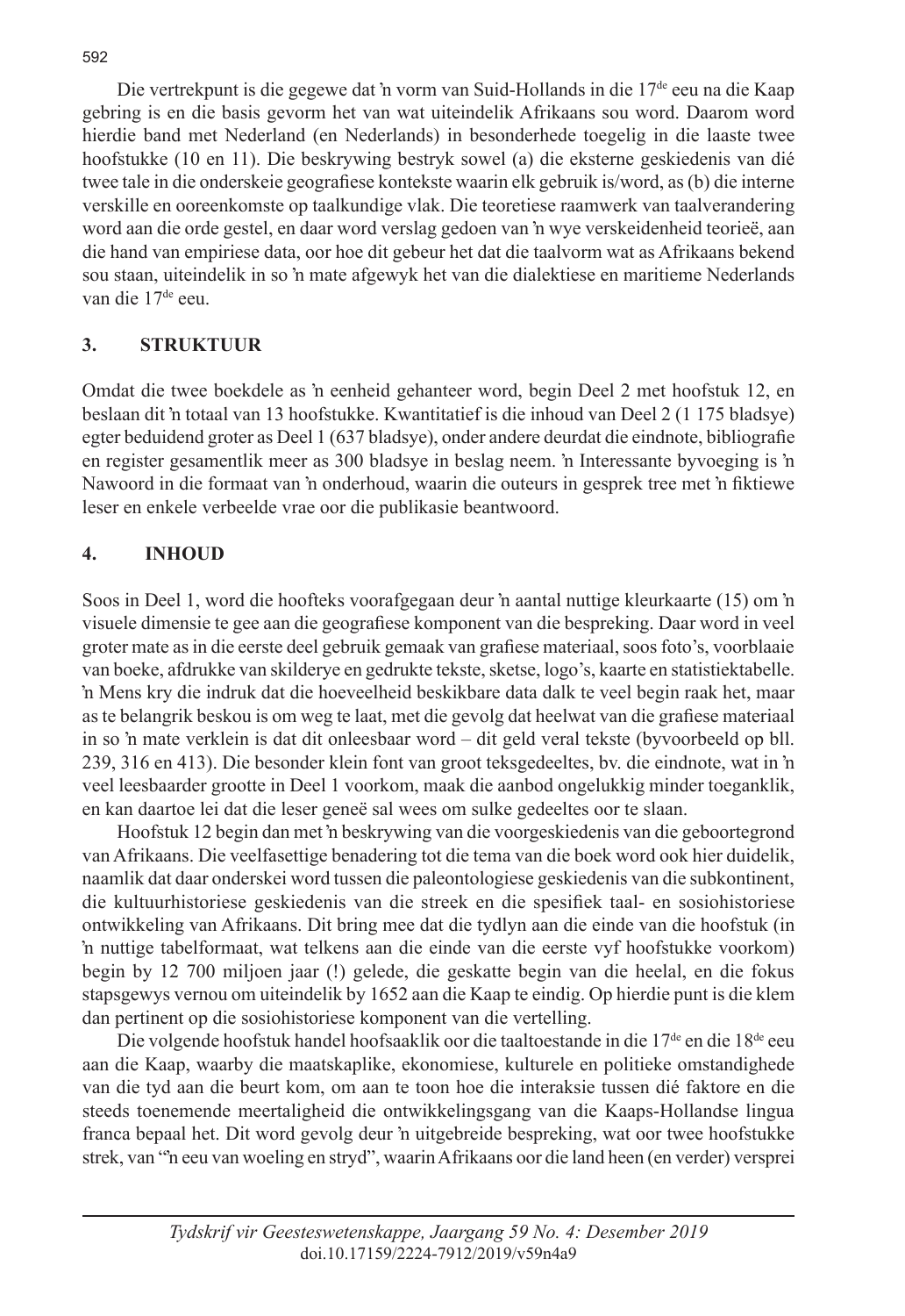het, gediversifiseer geraak het, van omgangstaal tot kultuurtaal ontwikkel het, en as gevolg van politieke ontwikkelings (o.a. Britse kolonialisering) 'n nasionalistiese identiteitsmerker en 'n stimulus vir die ontwaking van Afrikanernasionalisme geword het. Dit sou uiteindelik uitloop op die Anglo-Boereoorlog, wat in vele opsigte 'n keerpunt in die geskiedenis verteenwoordig, onder andere ook 'n skeiding en oorgang tussen twee taalbewegings. 'n Hele hoofstuk (16) word gewy aan die rol van dié bewegings as 'n taalbewusmakingsproses (in sowel die 19de as die 20ste eeu) in die strewe na die erkenning van Afrikaans in 1925 as amptelike taal, die onderwerp van hoofstuk 17. Hieruit vloei dan natuurlik voort die verwerwing van die hoër funksies wat saamhang met 'n amptelike taal wat sy sout werd is: Taal van die onderwys op alle vlakke, en ook kerk- en Bybeltaal. Hoofstukke 18 en 19 neem die noodwendige standaardisering van die taal in oënskou, asook die verdere uitbreiding van funksies, sodat dit ook gebruik kon word as taal van die regspleging, die parlement (en die politiek), die staatsdiens, die ekonomie, reklame, die media (gedruk en elektronies), arbeid en werk, kultuur en ontspanning, die letterkunde en ander vorme van kuns, die wetenskap en tegnologie. 'n Baie belangrike aspek van die standaardiseringsproses is uiteraard die stel van norme om 'n gemeenskaplike vorm en struktuur te bepaal, soos dit ook geld ten opsigte van ander gevestigde standaardtale – hierdie proses (wat nie sonder probleme gepaard gegaan het nie) is die tema van hoofstuk 19.

Die politieke rigting wat in die post-1948-periode deur die Nasionale Party-regering ingeslaan is, en veral die rampspoedige gevolge wat betref die gebruik van Afrikaans as medium vir die toepassing van apartheid, word in die volgende hoofstuk uiteengesit. Hier kom ook Soweto 1976 onder die soeklig, hoewel die opskrif by paragraaf 3 ("Die bevryding van Afrikaans") in hierdie verband dubbelsinnig voorkom – word Afrikaans bevry, of word mense van Afrikaans bevry? Aan beide interpretasies lê problematiese aannames ten grondslag.

Hoofstuk 21 bied 'n deeglike ontleding van die lotgevalle van Afrikaans (o.a. ook die verlies van funksies) in die politieke bedeling ná 1994, en toon die ongegronde idealisme van meertaligheid as rigsnoer in die beginjare, wat aanvanklik 'n rede tot optimisme was, veral as gevolg van die taalbepalings van die 1996-Grondwet, die totstandkoming van PanSAT en ander strukture, en die Nasionale Taalplan en Taalwet. Daar word aangetoon hoe die gebrek aan politieke wil en steun om meertaligheid te implementeer 'n kernoorsaak is van die kommerwekkende agteruitgang van die rol van Afrikaans in die gemeenskap.

In hoofstuk 22 poog die outeurs om deur middel van 'n inligtingstuk oor Suid-Afrika so omvattend as moontlik te berig oor die talige en etniese demografie van die land, immi- en emigrasie, die bevolkingsamestelling van die nege provinsies, opleiding en onderwys, geloof, verstedeliking, beskikbare dienste en fasiliteite, die maatskaplike opset, landbou, misdaad, geestesgesteldheid, die politiek, persepsies oor sukses en mislukking in beleid, ensovoorts. 'n Aantal feite en persepsies, negatief én positief, oor die rol van Afrikaans en Afrikaanssprekendes in die land word genoem as basis van bespreking oor "die saak van Afrikaans". Dit word gevolg deur 'n besinning oor die verdeeldheid van die Suid-Afrikaanse gemeenskap op die basis van ras, en veral oor verdeeldheid tussen die bruin en wit sprekers van Afrikaans, wat gelei het tot 'n gevoel van "magtelose woede en wrewel" en "'n gevoel dat wraak geneem moes word" oor die feit "dat wit sprekers van Afrikaans gediskrimineer het ... teen bruin en swart sprekers van Afrikaans". 'n Poging tot versoening en die vind van gemeenskaplike grond het in 1996 gelei tot 'n openbare gespreksbyeenkoms en die totstandkoming van die Afrikaanse Oorlegplatform, wat geblyk het nie suksesvol te wees nie. Dit het egter die weg gebaan vir 'n nuwe inisiatief sewe jaar later, wat uitgeloop het op die stigting van die Afrikaanse Taalraad in 2008, wat doelbewus versoening en inklusiwiteit nastreef.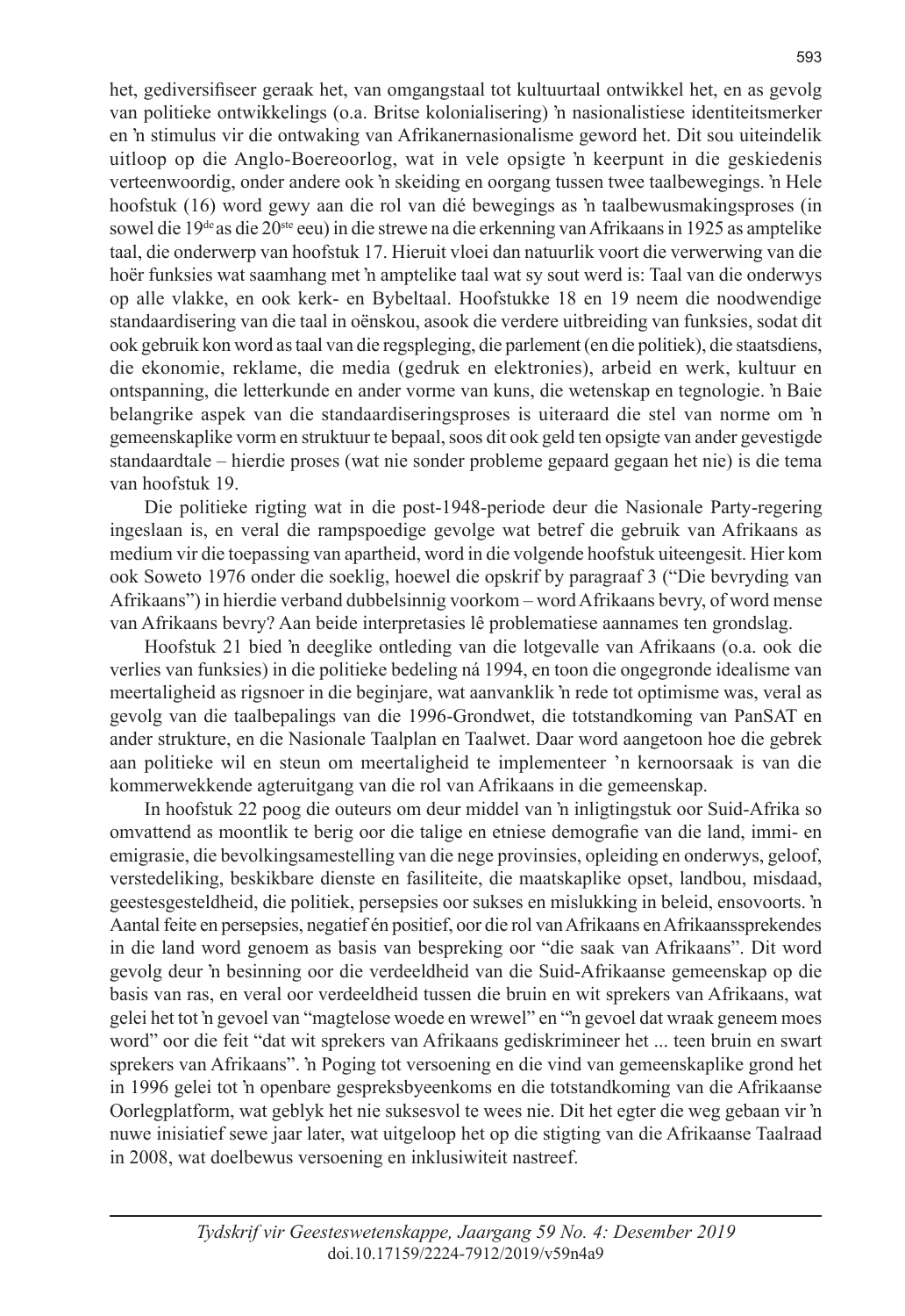Die voorlaaste hoofstuk (van 115 bladsye) bestaan uit 'n seleksie van belangwekkende temas oor Afrikaans en die politiek, met die oog op wat voorlê in die 21<sup>ste</sup> eeu, onder die opskrifte "Die pad vorentoe vir Afrikaans", "Die Afrikaanse beweging: sukses of mislukking?", "Afrikaans: taal van Afrika én Europa" en "Afrikaans, Afrikaner en Suid-Afrikaner". Hiermee word (a) kernpunte aangeraak wat betref gebeurtenisse en strategieë rondom Afrikaans in Suid-Afrika; (b) 'n evaluering van twee fases in die moderne geskiedenis van Afrikaans gegee, naamlik van 1948 tot 1980, en van 1980 tot 2018; (c) verslag gedoen van taal- en kulturele bande met Nederland en Vlaandere, asook die studie van Afrikaans elders oorsee; en (d) ten slotte besin oor die kwessie van Afrikaansgebaseerde identiteit en die begrip "Afrikaner".

In die finale hoofstuk werp die outeurs "'n wyer blik" oor die geskiedenis van Afrikaans, waarin die "onvertelde stories" van (onder andere) die Slag van Blaauwberg, die Groot Trek en die Anglo-Boereoorlog aan bod kom. Hierin word die aandeel van bruin en swart sprekers uitgelig, nie net in die beskrewe geskiedenis nie, maar ook as deelnemers aan die talle komponente van die gemeenskapslewe in Suid-Afrika – in werklikheid 'n herdefiniëring van die rol van Afrikaans binne die bruin gemeenskap. In aansluiting hierby word die gesamentlike herkoms van bruin en wit families aangetoon aan die hand van HF Heese se *Groep sonder grense* (2005) en ander bronne (Hattingh en McKinnon), wat in 'n aantal hoofpunte saamgevat word.

### **5. REGSTELLENDE OPMERKINGS**

Vanuit die oogpunt van 'n proefleser sou 'n mens 'n aantal opmerkings kon maak wat (sy dit by 'n volgende uitgawe) waarde kan toevoeg tot die inhoudelike standaard van hierdie publikasie. Met die oog hierop word die aandag hieronder gevestig op 'n paar kategorieë, en word enkele voorbeelde ter toeligting verstrek.

### **5.1 Spelfoute**

Hoewel sommige spelfoute waarskynlik eerder redaksioneel van aard is, is dit tog belangrik om kennis te neem van voorbeelde soos die volgende (korrekte vorm tussen hakies en bladsynommers aan die einde van elk):

- *padrao* (padrão) 27
- *Prinsipe* (Principe) 28
- *Chihauhau* in Nieu-Mexiko (Chihuahua) 275
- Cabo *Termentoso* (Tormentoso) 38
- *Sauso* (Suasso) de Lima 317
- mense van *Khoi-Khoin*-afkoms (mv. hier foutief) 222
- hulle dit *so* (sou) regkry 287
- Teenstra se "reise *na* Java" 296
- *Vergelykende Taalkunde van Afrikaans* (titel "Fergelykende Taalkunde fan Afrikaans") – 328
- was daar *'n minder* (mindere) drang om Afrikaans erken te kry 332
- "begin ... Nederlandsgesinde *leier* (leiers) ... 'n aksie" 335
- Het 'n sterk *leider* (leier) 338
- die moeite werd om ... *analiseer* te word (geanaliseer) 373
- 'n *reuse agterstand* (reuseagterstand) inhaal 387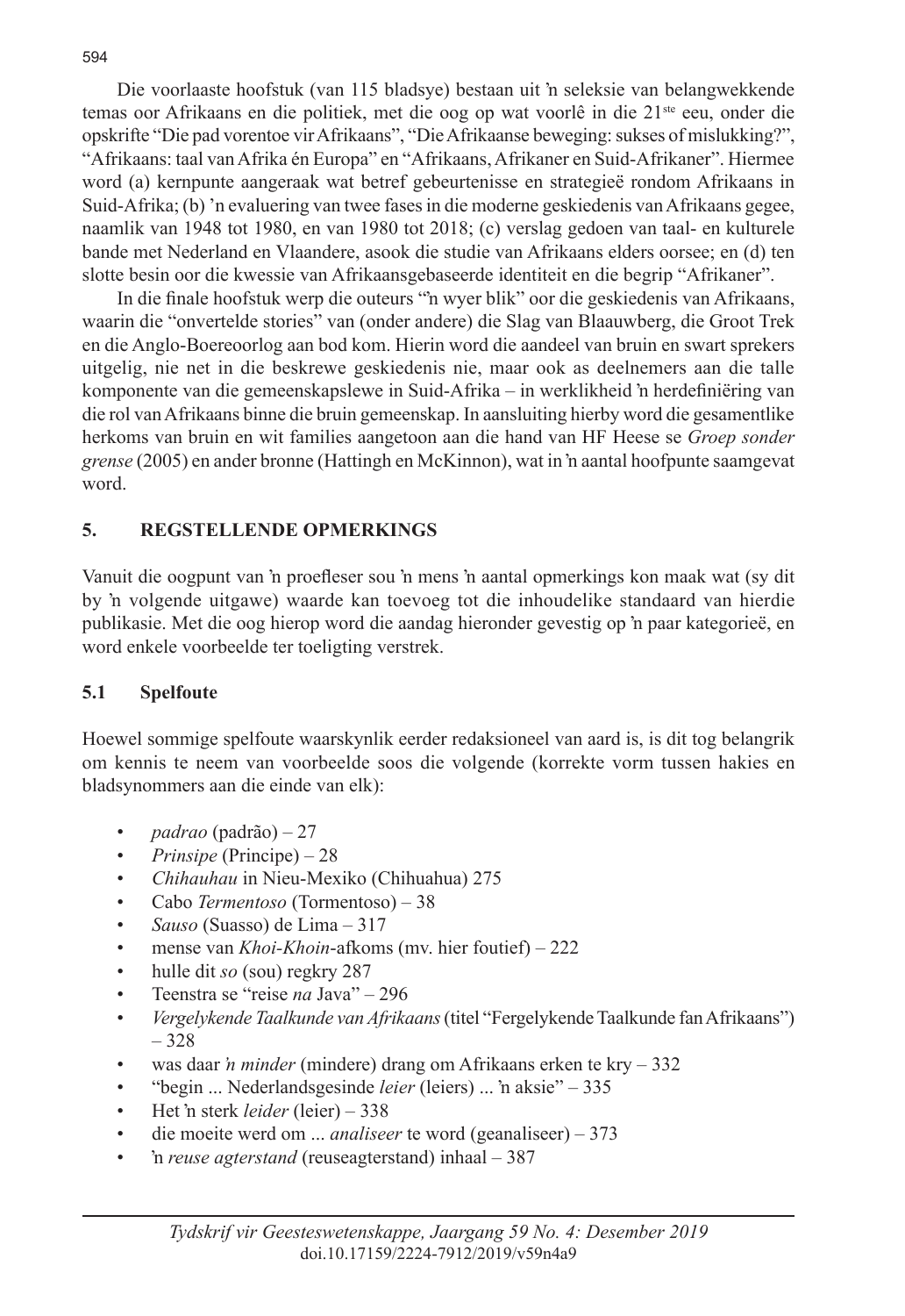- is *t'ons* (is't ons) ernst, Laat *t'ons* (Laat't ons) tog ernst wezen 394
- die *Nederduits* (-e) Gereformeerde Kerk 405
- 'n *snel-veranderende* land (snel veranderende) 422
- Afrikaanssprekende kinders het *groot geword* (grootgeword) 492
- "just another word for nothing left to *loose* (lose)" 602
- Die tydsgees kan nie *goed gepraat* (goedgepraat) word nie 621
- Die *Nood*-Kaap (Noord-) 646
- *grondwetlik-gewaarborgde* reg (grondwetlik gewaarborgde) 801
- *Suidoosters* (Suidooster) 922
- *Celebes* (Sulawesi) 936
- *oorwonnes* (oorwonnenes) 969

#### **5.2 Feitefoute**

Enkele foute wat reggestel kan word, sluit in:

- die verwysing na kaart 4 op bl. 33 na skeepsroetes om die Kaap, wat in werklikheid betrekking het op Britse slaweskepe
- 'n verwysing (222) na 'n proefskrif oor Afrikaans in Namibië van 1989, maar dan "'n Goeie (weliswaar ietwat ouer) bron (2010) deur G. Groenewald"
- die vermelding (330) van Daljosafat in die *Wellington*-distrik (Paarl)
- die verwysing na Frans as "dominante taal" in Kanada, wat slegs in die provinsie Quebec domineer
- in die kategorie Afrikaanse rolprente van die 1970's 'n verwysing na *Boetie gaan border toe* (1984) (waarna weer later verwys word in die kategorie Afrikaanse rolpente in die 1980's), asook films uit die 1960's, soos *Ruiter in die nag* (1963) en *Katrina* (1969)
- die datering op bl. 686 van die "Nuwe Bybelvertaling *van Geref. kerke teen 2018*" –(dit is in werklikheid 'n vertaling van die Bybelgenootskap vir alle denominasies wat Afrikaans gebruik, ook die Roomse Kerk, en die beplande verskyningsdatum is 2020)
- 'n vraag oor die "Embleem van die Afrikaner Bond" op bl. 331: op die afdruk verskyn slegs die benaming "Afrikaansche Bond"

### **5.3 Formulering: woordkeuse, styl en punktuasie**

Dit sou die moeite loon om formulerings soos die onderstaande te heroorweeg:

- "Seksuele kontak tussen die soldate, die besoekende matrose en later selfs van die vryburgers was ..." – 57
- "*verwarde* (verwarrende) berigte van die Franse Revolusie" 100
- "voorbeelde .... die leser word *daarheen* (daarna) verwys" 234
- "hierdie boek (die Psalms) is opnuut ... *omdig* (omgedig)"– 418
- *baggers* (baggerbote) 30
- Opstande is *brutaal* (wreed) onderdruk *brutale* (wrede) hantering van die slawe – 61
- 'n *diplomatiese* (-tieke) oplossing was moeilik haalbaar 254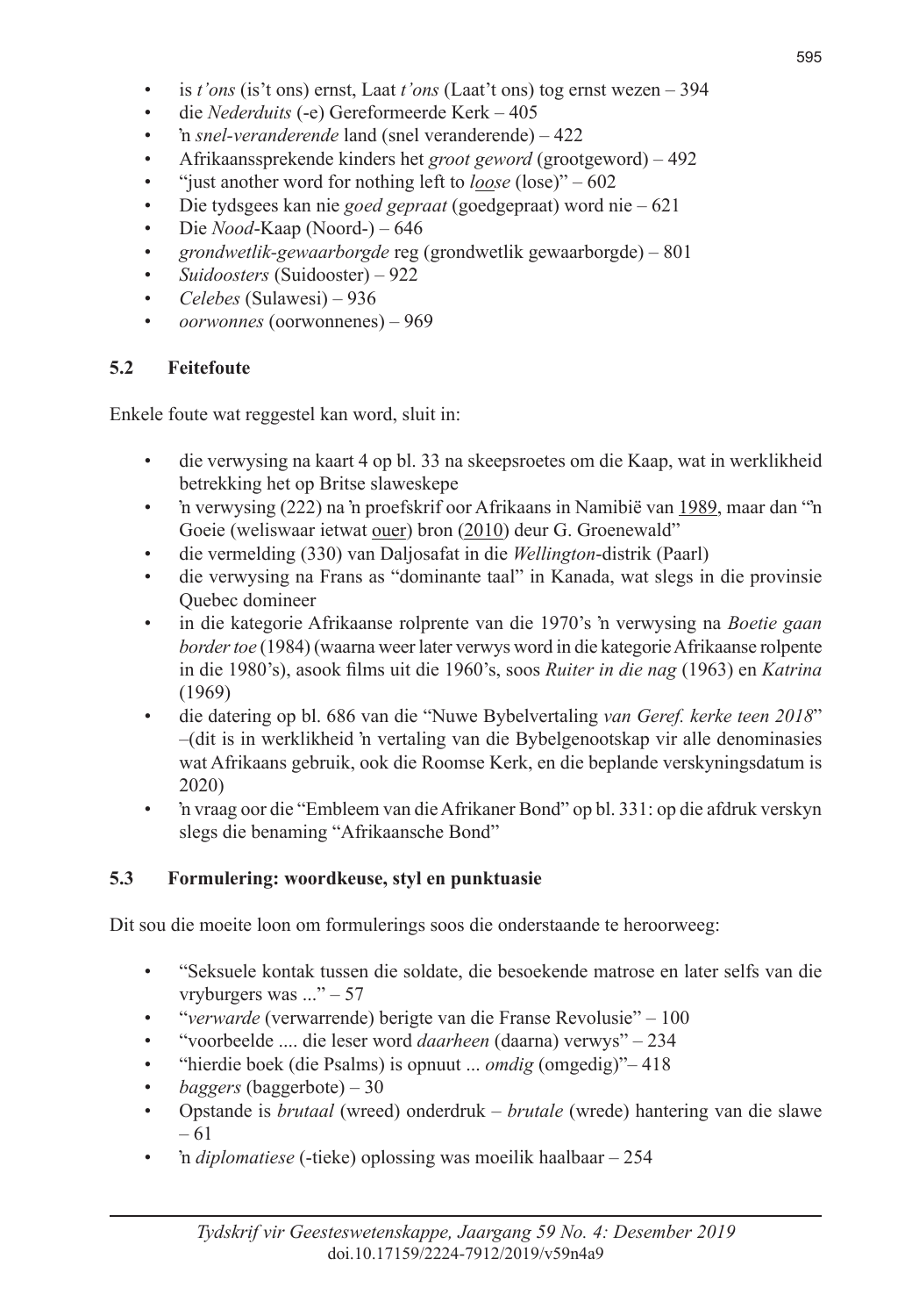- "'n sussie wat haar *grootmoedig* (= 'onselfsugtig', 'edelmoedig'?) in die nuwe land wil hou"– 336
- "in Kaapland J.H.H. de Waal en *in* (die) *Noorde* G.S. Preller"– 338
- Onder die opskrif "'n Bewusmakingsfase": "'n geleidelike *bewusraking* ontstaan (bewuswording)"– 355
- "In hierdie opsig *gaan* (sy) onderskeidings ... *mank*" (voorsetselwerkwoord met "aan") – 361
- "Die tweede uitgawe van die AWS [het] wegbeweeg van die Nederlandse *klanke*, soos die gebruik van *y* (my) in plaas van *ij*, asook *ê* in plaas van *ai* in 'n woord soos populêr" – 527 (dit handel hier eerder oor spelling as oor klanke, wat wel ooreenstem met dié van Afrikaans)
- "Dit *lê in* die sprekers van die tale anders as Engels (berus by)"– 673
- "*Ongeag hiervan* (Desnieteenstaande/Desondanks)" 700
- "wit hemp, das en *keihoed* (keil?) 701
- "Verengelsing is ... teengewerk deur waar die mense *bewoon* het"– 836
- Onbedoelde afleidings: "Dat wit Afrikaanssprekendes die bruin stem vir hulle eie doelwit ... kan gebruik.... Dit is paternalisties en hierdie manier van doen behoort afgekeur te word. Een so 'n poging was die publikasie van die boek *Ons kom van vêr* (reds. Carstens en Le Cordeur)"– 895
- Een aspek van punktuasie verdien vermelding, naamlik die gebrek aan die gebruik van kommas, byvoorbeeld voor "sodat", "omdat", tussen werkwoorde van verskillende bysinne (bv. 240, 630), en by natuurlike pouserings op talle plekke – iets wat die leesbaarheid van die teks sou vergemaklik indien dit oordeelkundig ingevoeg word.

# **5.4 Grammatikale opmerkings**

'n Gebruik wat die leser opval, is die feit dat werkwoorde feitlik deurgaans genominaliseer word sonder gebruikmaking van 'n voor- of agtervoegsel, terwyl daar normaalweg 'n afleidingsvorm verwag sou kon word. Enkele voorbeelde is:

- "Dit het gevolg op die *verstryk* (-ing) van die ultimatum" 255
- "as doel gehad het die *bestry* (-ding) van verengelsing" 335
- "Afrikaans in Argentinië [is] vandag op die rand van *uitfaseer* (?)" 284
- "gelei tot die *ontbind* (-ing) van die USSR 618
- "die daaglikse *skend* (-ing) van mense se regte", "die *bevorder*(-ing) van respek" 668
- "ten spyte van 'n *sukkel* (ge-) met Engels op skool"– 907

Dan is daar 'n hele aantal gevalle waar "was" as verledetydsvorm van "word" gebruik word, soos in:

- "heelwat werke wat in Afrikaans geskryf *was* (is)" 374
- "die diskoers *was* (is) gedryf in Afrikaans" 436
- "Daar *was* (is) gepoog om die "Afrikanervolk ... daadkragtig te maak" 436
- "en *was* (is) die planne eers op die lange baan geskuif" 891
- "die vertroue *was* (is) ernstig geskaad" 892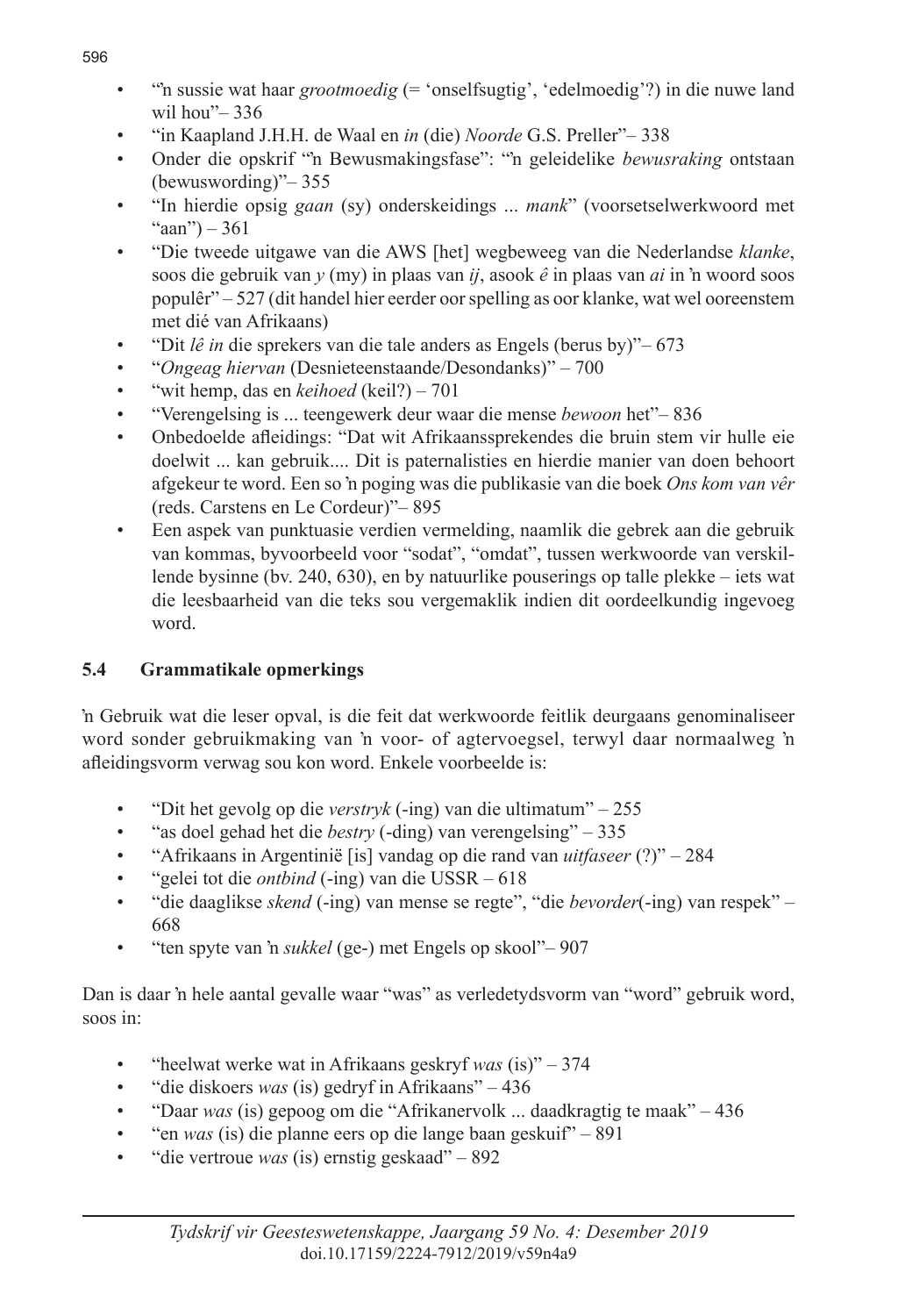Enkele gevalle waar die sinsbou waarskynlik deur 'n Engelse patroon beïnvloed is, is:

- "Ná dr. Verwoerd *se moord* (ná die moord op dr. Verwoerd)" 614
- "in die taal wat vir hulle die maklikste *kom* (die maklikste is, of wat hulle die maklikste vind)"  $-395$

# **5.5 Uitleg**

'n Paar opmerkings oor die bladspieël en aanbod van die teks word ter oorweging gemaak:

'n Opvallende kenmerk van opskrifte is dat hoofletteropskrifte in 'n dowwe en klein font aangebied word, bv. 2. TAALVARIASIE IN DIE 19DE EEU – 239, 286, ens., en onmiddellik gevolg word deur veel groter en duideliker paragraafopskrifte. Die resultaat is dat die leser nie altyd seker is van die oorkoepelende tema nie, en deur subtemas verwar kan word.

Hierbo (onder **Inhoud**) is daar, ook in aansluiting by die opmerking oor die font van opskrifte, verwys na die grafiese materiaal wat plek-plek onleesbaar verklein is (bv. 239), veral in die geval van tekste wat met mekaar vergelyk word (413). Die gebruik van 'n verkleinde font geld ook die gebruik van lang aanhalings uit bronne, wat soms die grootste deel van die teks op 'n bladsy beslaan en die bydrae van die outeur op die agtergrond plaas (vgl. 172-173).

Tydens die produksieproses is bladsy 664 ingevoeg op die plek van bladsy 644, wat wel later ook op die gepaste plek herhaal word – bl. 644 is dus nog vir die leser 'n geheim!

Daar is waarskynlik met die oog op kostebesparing besluit dat kaarte wat die taalverspreiding oor die land weerspieël (hoofstuk 22) en berus op kleurskakerings vir verskillende tale, weergegee sou word in effense skakerings van grys. Dit lei egter daartoe dat die kaarte oninterpreteerbaar word.

# **5.6 Algemeen**

Die teks is oor die algemeen in 'n maklik leesbare styl geskryf, en is gerig op die breë leserspubliek. Daarom is dit jammer dat daar van tyd tot tyd 'n herhaling van feite (met verduideliking) en argumente voorkom, bv. van *Grensafrikaans* 250; dat daar nie net na rolprente gekyk word (bloot) omdat dit 'n Afrikaanse rolprent is nie (tweemaal op 491); die herkoms van die lied "Sarie Marais", te wete "Ellie Rhee" (496); en die herhaling van die begrip *handhawingsfase* sonder terugverwysing in opeenvolgende argumente (839). Die opeenvolging van argumente word op dié wyse soms onderbreek, en kan aanleiding gee tot 'n gebrek aan samehang, waarvan een voorbeeld op bladsy 595 voorkom: Hier word daar verslag gedoen van wat reeds bereik is ten opsigte van die afbreking van die koppeling tussen wit, apartheid en Afrikaans, maar dan word weer geargumenteer dat die "tyd nou ryp (is) om hierdie koppeling ongedaan te begin maak".

# **6. SLOTKOMMENTAAR**

Die kritiek hierbo op aspekte van die publikasie maak die prestasie van die outeurs met die voltooiing van hierdie reusewerk geensins ongedaan nie. Dit blyk duidelik uit 'n opsomming van die vernaamste kenmerke wat 'n oorskouing van die werk as geheel na vore bring.

Die werk verteenwoordig onteenseglik 'n hoogtepunt in die geskiedskrywing oor Afrikaans en weerspieël die komplekse aard van die taalproblematiek van die land, nie alleen deur die oopvlekking van die historiese dimensie met nuwe perspektiewe nie, maar ook deur 'n ingeligte